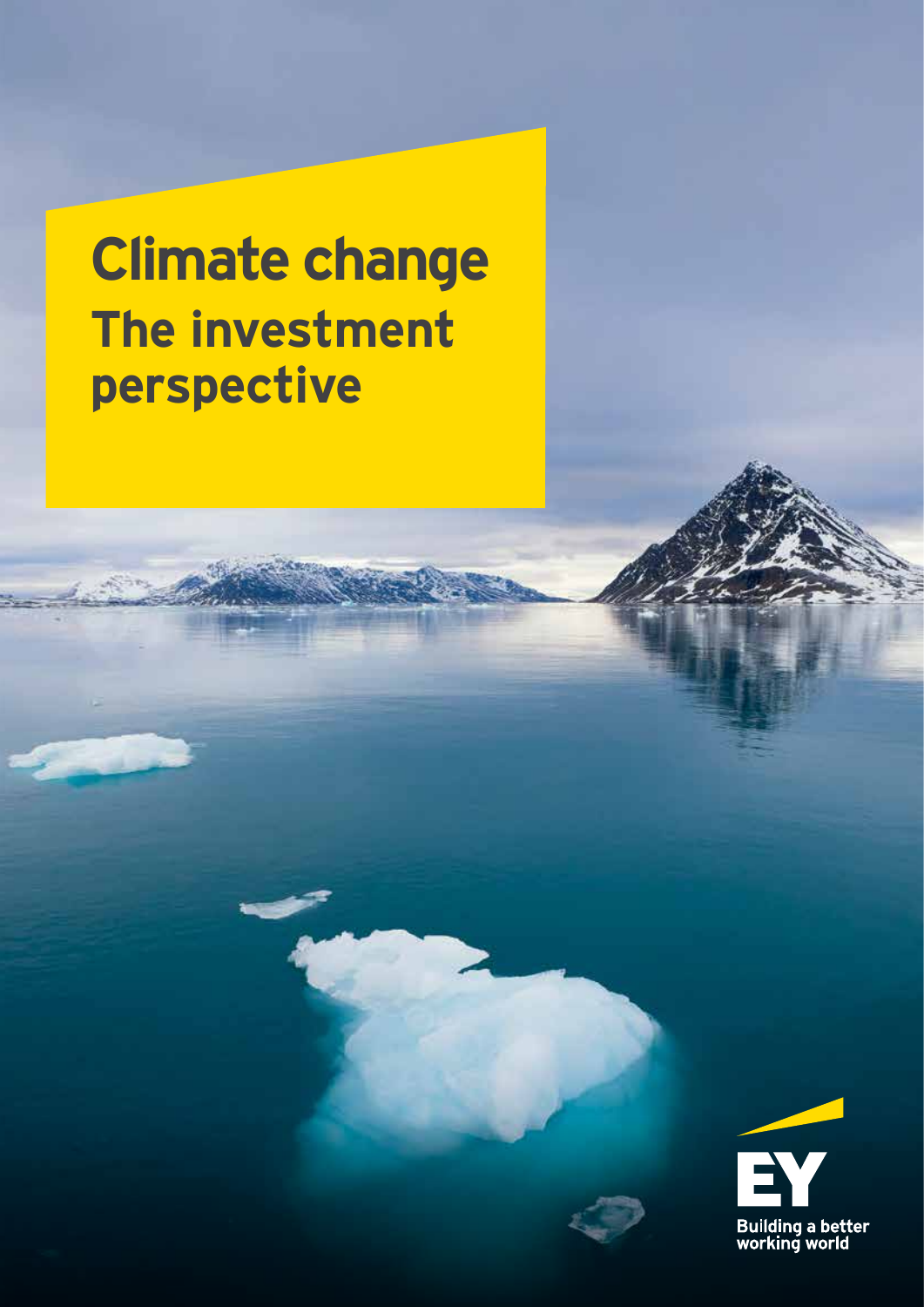Climate-related risks are too far-reaching for financial institutions to avoid entirely. They will impact all sectors, and require tangible actions to address these issues.



## **Contents**

| <b>Executive summary</b>                      | 1  |
|-----------------------------------------------|----|
| The complex financial impact of climate risks | 2  |
| How did we get here $-$ and what comes next?  | 4  |
| Climate and the investment value chain        | 8  |
| <b>Challenges and responses:</b>              |    |
| Asset owners                                  | 11 |
| Asset managers                                | 13 |
| Consultants, advisors and ratings agencies    | 14 |
| <b>Banks</b>                                  | 15 |
| Conclusion                                    | 16 |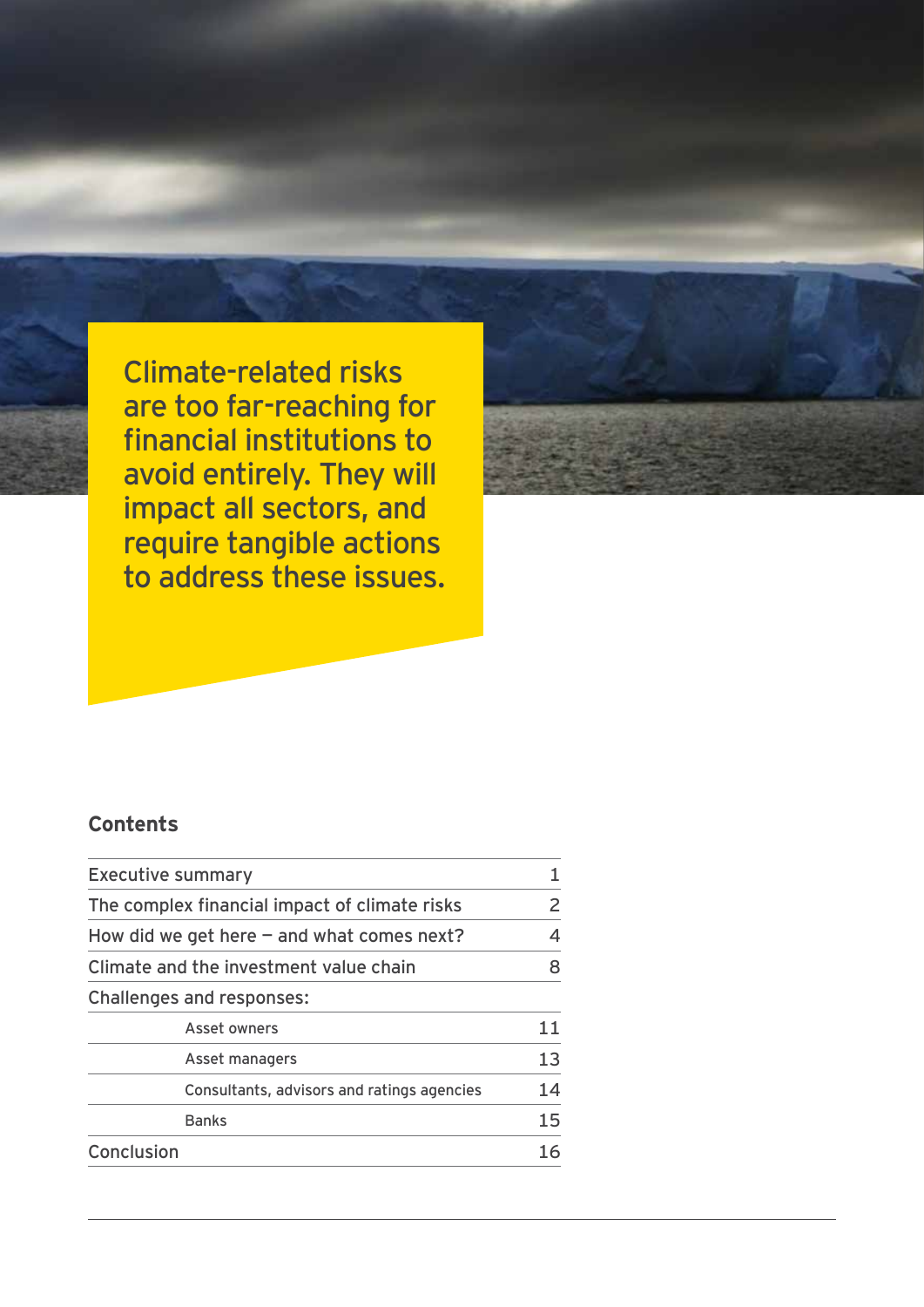# **Executive summary**

The risks posed by "stranded assets" — assets that unexpectedly lose value as a result of climate change — are rapidly climbing the investment industry's agenda.

**The 21st annual Conference of the Parties (COP 21), held in Paris during December 2015 and ratified in early October 2016 by 74 signatories, has propelled global warming toward the top of the financial services agenda. Even so, the sheer scale of the issue makes it a challenging one for many institutions.**

Stranding may have grabbed the headlines, but it is arguably the tip of an iceberg. If commitments to limit global warming to 2°C are to be fulfilled, then the coming decades will see a worldwide "energy transition" with vast financial implications. Financial institutions face many interrelated and highly complex climate-related risks. On the upside, research suggests that investment opportunities arising from the energy transition will actually outweigh climate-related risks in the long term.

The scale of these issues calls for an urgent response across the investment value chain. Individual firms also have a fiduciary duty to address climate-related opportunities to enhance value of the investment. Indeed, climate-related risks are too far-reaching for financial institutions as the possible value creation or erosion can be significant. They will impact all sectors, including extraction industries (mining and energy), manufacturing, and carbon sinks\* such as forestry. A dearth of consistent, reliable data and an absence of credible analytical models also mean that investment professionals trying to address climate change are largely working in the dark.

Despite these obstacles, financial institutions are taking tangible actions to address climate-related challenges. This not only allows them to begin identifying risks and opportunities. It also shows that external stakeholders such as regulators, individual investors and the media are playing an active role in the energy transition.

The report will address a number of specific steps that asset owners, asset managers, banks and other players, such as consultants and advisors should consider taking. These vary between institutions, but consistent themes include:

- Developing investment beliefs
- Strengthening governance and risk management
- Working with clients to develop investment strategies
- Engaging with other financial institutions and nonfinancial companies

Above all, it is vital for financial institutions to understand that addressing stranding risks and other financial risks and opportunities of climate change is not a one-off process. It needs to become a permanent part of everyday decision-making.

Addressing climate change requires collective action and collaboration across the investment value chain. But individual institutions bear ultimate responsibility for managing climate-related risks and opportunities on behalf of their clients and their own shareholders. Those that respond proactively will create value for their clients, give themselves a competitive advantage, reduce systemic financial risks and make an invaluable contribution to society as a whole. However, those who fail to take action will soon experience the implications across the whole investment value chain, resulting in significant costs and damage to economies.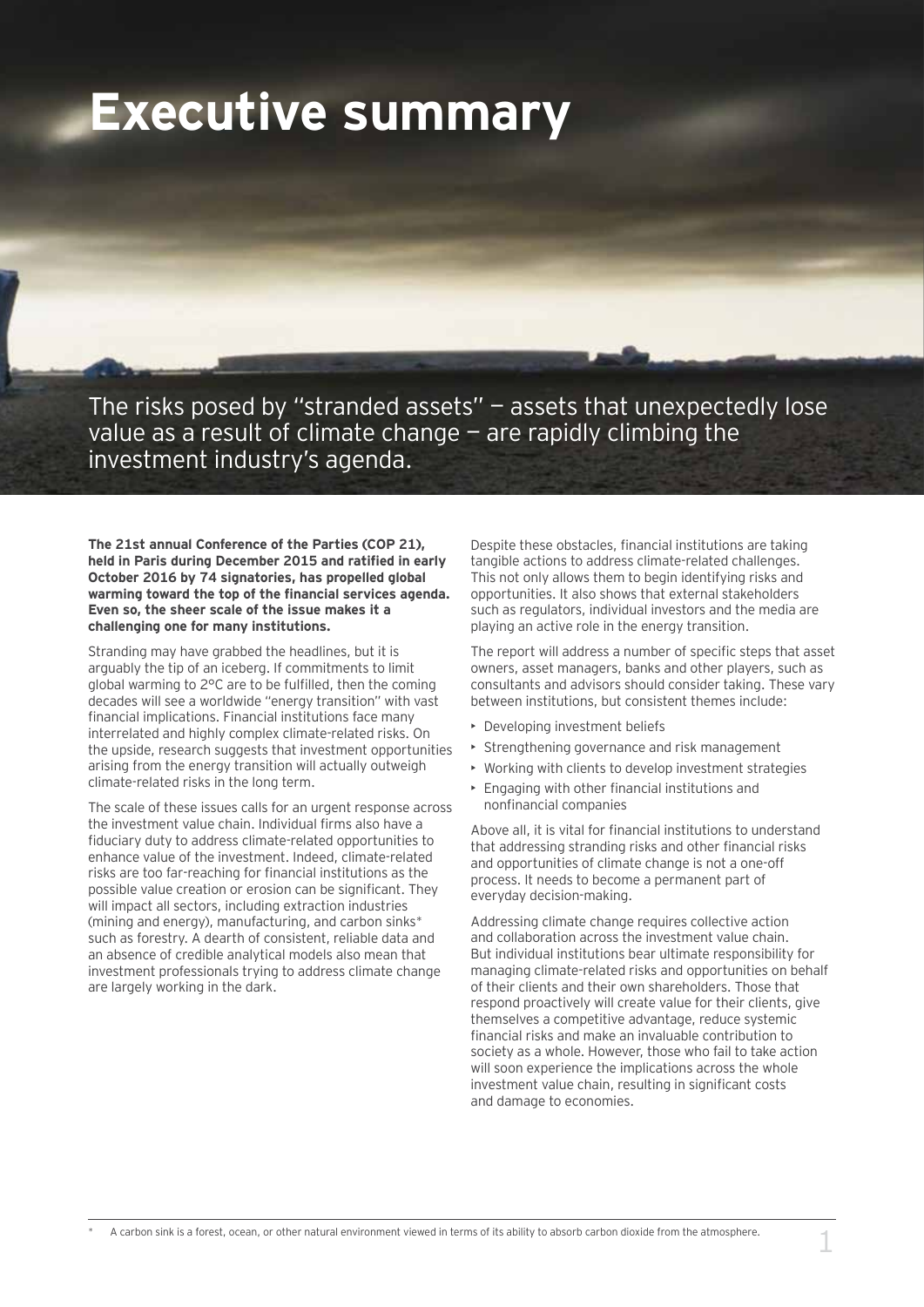# **The complex financial impact of climate risks**

The Paris Agreement of December 2015, ratified in early October 2016, provides a milestone achievement in a series of events, speeches and reports that have propelled the issue of climate change to prominence over the past two years.

The potential financial consequences of climate risk are often debated in terms of "stranded assets." The value of global financial assets at risk from climate change has been estimated at US\$2.5t by the London School of Economics,<sup>1</sup> and US\$4.2t by the *Economist*. <sup>2</sup> For comparison, the annual Gross Domestic Product (GDP) of Japan, the world's third largest economy, is worth about US\$4.8t.

The staggering scale of these potential losses has done a lot to raise awareness of climate risks in investment circles. But "stranding" is only part of a complex range of climate risks each of which creates its own opportunities. Climate risks can be summarized as:

- **• Physical:** damage to land, buildings, stock or infrastructure owing to physical effects of climate-related factors, such as heat waves, drought, sea levels, ocean acidification, storms or flooding
- **• Secondary:** knock-on effects of physical risks, such as falling crop yields, resource shortages, supply chain disruption, as well as migration, political instability or conflict
- **• Policy:** financial impairment arising from local, national or international policy responses to climate change, such as carbon pricing or levies, emission caps or subsidy withdrawal
- **• Liability:** financial liabilities, including insurance claims and legal damages, arising under the law of contract, tort or negligence because of other climate-related risks
- **• Transition:** financial losses arising from disorderly or volatile adjustments to the value of listed and unlisted securities, assets and liabilities in response to other climate-related risks
- **• Reputational:** risks affecting businesses engaging in, or connected with, activities that some stakeholders consider to be inconsistent with addressing climate change

2

This simplified list is only a starting point for assessing climate-related risks. Scientists expect many physical effects of climate change  $-$  such as polar melting  $-$  to be self-reinforcing. Different types of these risks can interact with each other in complex ways, for example when physical effects lead to migration, causing economic instability or underinvestment, all contributing to the stranding of the core asset. Other external factors also have huge potential to complicate or enhance climate-related risks. These factors include oil, gas, coal and energy prices, the potential for emerging renewable technologies to render existing infrastructure uneconomical, and the views of consumers, lobbyists and nongovernmental organizations.

As complex as climate risks may be, they only represent half the story. Global GDP is expected to triple by 2060, driven largely by developing markets.3 Yet, today, 1.3 billion people in those markets still have no reliable access to electricity.4 Delivering the power that global development will require represents a vast investment opportunity. Research suggests that the economic benefits of investment will outweigh the costs of inaction. Studies by both the London School of Economics and *Economist* (referenced earlier) expect total global output to be higher under a lower emissions scenario; Citigroup expects investment in climate change mitigation to generate attractive and growing yields;<sup>5</sup> and Mercer believes a 2°C scenario will not harm diversified returns to 2050, and would be accretive thereafter.<sup>6</sup>

Of course, the precise balance of investment risks and opportunities will depend on future climate scenarios, and what investment decisions will be made - whether through conventional means, e.g., coal-fired power stations, which add to global warming and climate change, or through low carbon means to help mitigate the problem. But, in aggregate, the post-Paris "energy transition" should not present fears for well-prepared investors.

## **1.3 billion people**

**in the developing markets still have no reliable access to electricity.**

2. "The cost of inaction", *Economist Intelligence Unit, July 2015*, © 2015 The Economist Intelligence Unit Limited

3. "GDP long-term forecast (indicator). doi: 10.1787/d927bc18-en", *OECD*, (Accessed on 19 July 2016)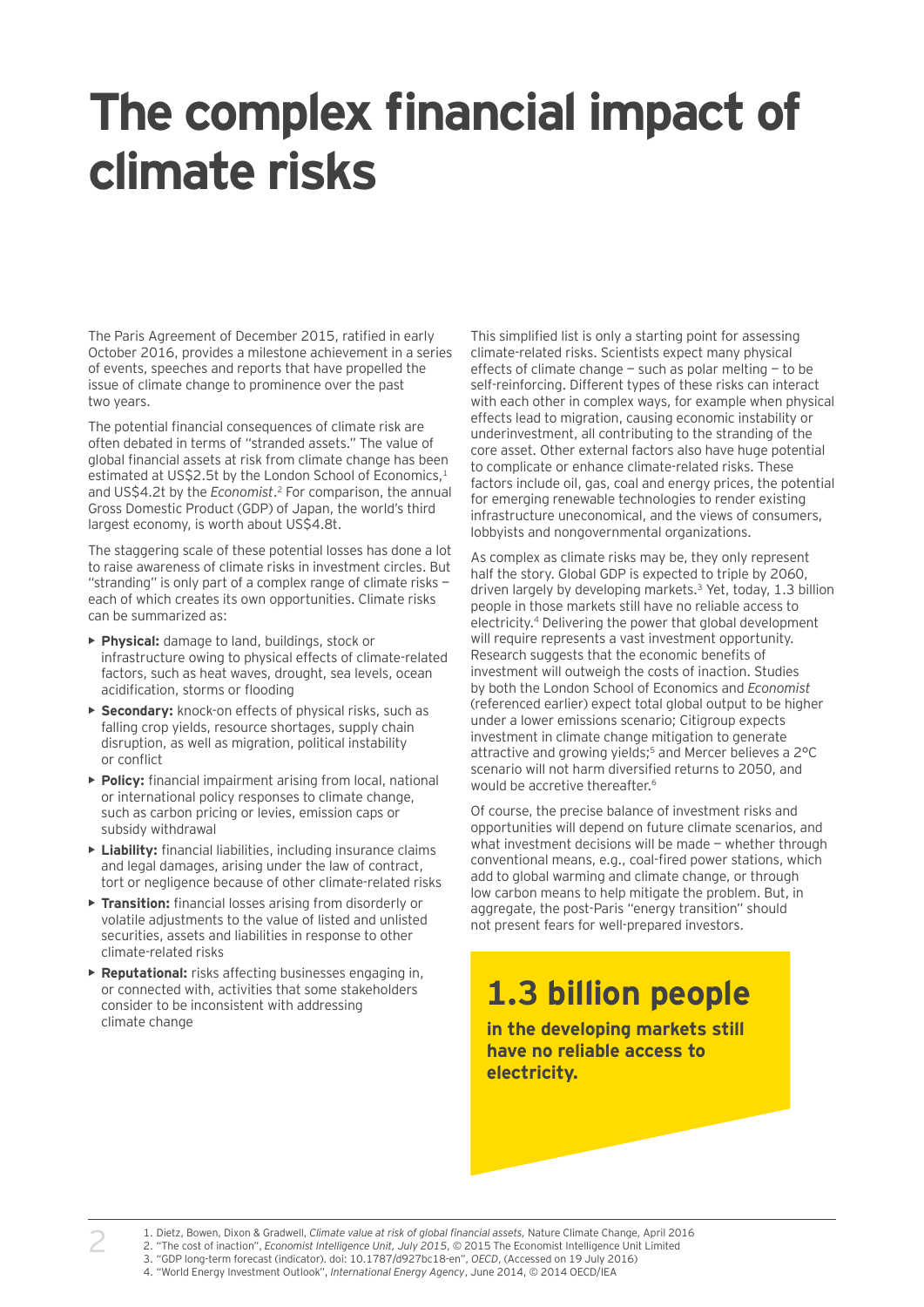### **Climate change scenarios**

Climate change scenarios are used by public and private sector bodies as a basis for policy decisions and economic planning. Financial institutions can develop their own scenarios, but many will find it easier to adapt those used by expert bodies, such as the Intergovernmental Panel on Climate Change (IPCC). Climate change scenarios are often described in terms of post-industrial temperature rises (e.g. "a 2°C scenario" or "a 4°C scenario"), but are properly defined by both probabilities and temperatures. For example, the IPCC's Representative Concentration Pathway 2.6 (RCP 2.6) offers a 50% chance of limiting global warming to 2°C.

### **The IPCC's latest scenarios are:**

- RCP 2.6 a "severe mitigation" scenario where significant efforts are made to transition from fossil fuels to alternative energy sources and to try to limit post-industrial global warming to 2°C.
- $\triangleright$  RCP 4.5 an intermediate scenario with material efforts to reduce emissions.
- $\triangleright$  RCP 6 a higher greenhouse gas emission version of the intermediate scenario.
- RCP 8.5 a high greenhouse gas emissions (or "inaction") scenario with no additional effort to limit emissions.

Each scenario makes assumptions about the levels of greenhouse gas emissions and the capture mechanisms required to achieve it. Understanding and questioning those assumptions is crucial to gaining valuable insights from scenario planning.

Source: Pachuari, Meyer, "Climate Change 2014: Synthesis Report – Summary for Policymakers", Intergovernmental Panel on Climate Change, 2014, © 2014 IPCC

5. Channell, Curmi, Nguyen, Prior, Syme, Jansen, Rahbari, Morse, Kleinman, Kruger, "Energy Darwinism II", Citi, August 2015, © 2015<br>Citigroup5"World Energy Investment Outlook", *International Energy Agency, J*une 2014, © 2

6. "Investing in a time of climate change", *Mercer*, April 2015 © 2015 Mercer LLC/International Finance Corporation/UK Department for International Development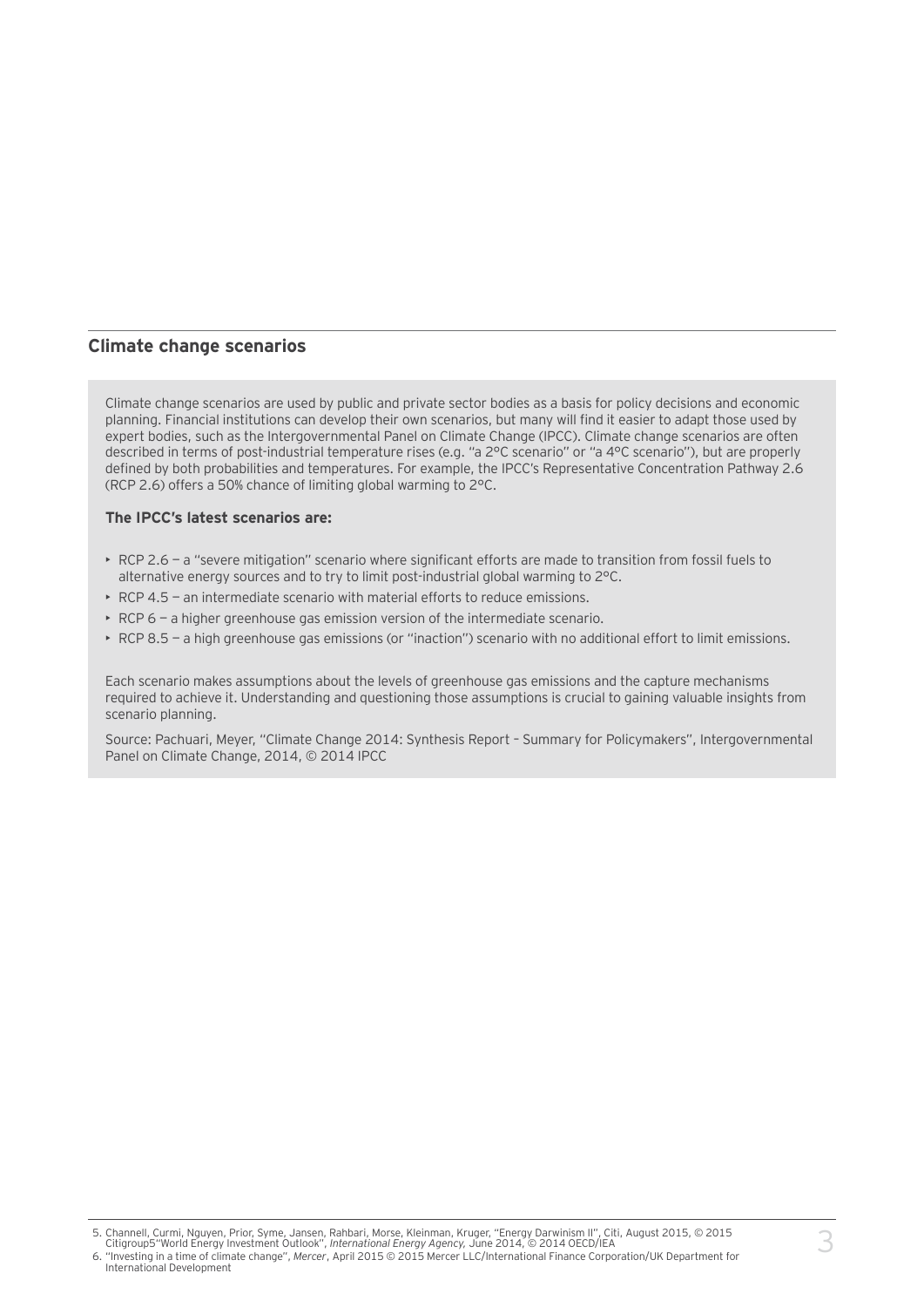# **How did we get here, and what comes next?**

Sustainability campaigners have tried for years to use the financial industry as a lever for environmental action. However, direct activism has often been counter-productive and deterred financial institutions from engaging with climate-related issues.

In contrast, research-led campaigns — such as Carbon Tracker's influential *Unburnable Carbon* reports — have done much more to raise awareness of stranding risks and spark debate over other climate-related factors. Figure 1 from the Carbon Tracker Initiative reflects the surplus of oil and coal that exists that would not be useable in a 2°C scenario. This awareness has led to the development of more than 400 national and international corporate disclosure schemes, such as the International Integrated

Reporting Council (IIRC) and the World Bank's Carbon Pricing Leadership Coalition (CPLC). Approximately 90% of FTSE 100 and 80% of Fortune Global 500 companies participate in at least one of these schemes.<sup>1</sup>

At the same time, institutional investors such as pension funds and insurers have made commitments to improve the disclosure of the carbon footprints of their investments. For example, 2014 saw the Montreal Carbon Pledge signed by 92 institutions managing US\$6t in assets, and the Global Investor Statement on Climate Change signed by 347 institutions managing US\$24t. The Carbon Disclosure Project (CDP) has also been a key contributor in this area, not just for carbon.

### **Figure 1: Carbon dioxide emissions potential of listed fossil fuel reserves**

The below graph shows the relative 2 degree carbon budget against listed fossil fuel reserves. It demonstrates the large disconnect between what is being invested and what the Paris Agreement will allow.



Source: *Unburnable Carbon Report,* Carbon Tracker Initiative

4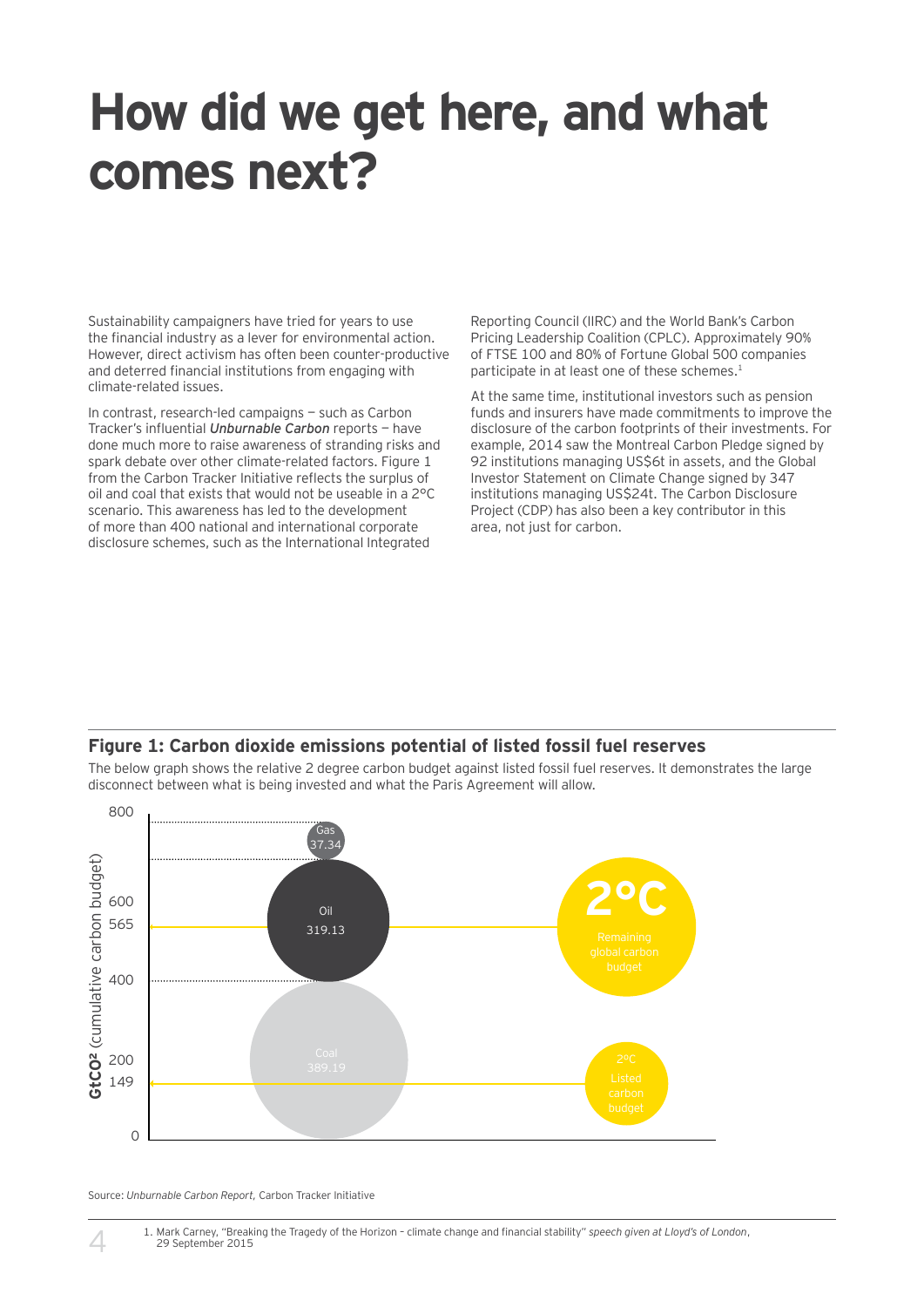# **Timeline on climate action**  1987–2016

Ċ

۸

 $\sqrt{2}$ 

ċ

÷

è

Ē

ē

۳

#### 1987

**The World Commission on Environment and Development** issues the report *Our Common Future* with the most commonly accepted definition of sustainability as: "Sustainable development is development that meets the needs of the present without compromising the ability of future generations to meet their own needs.

#### 1991

**The United Nations Framework Convention on Climate Change (UNFCCC) opens for signature at Rio Earth Summit in June**, bringing the world together to curb greenhouse gas emissions and adapt to climate change.

2001

The **seventh Conference of the Parties (COP7)**, held in Marrakesh in November 2001, formalized the agreement on operational rules for International Emissions Trading Association (IETA), the Clean Development Mechanism (CDM) and Joint Implementation (JI) along with a compliance regime and accounting procedures.

2005

**The UN-backed Principles for Responsible Investment (PRI) are launched**, a catalyst for

financial markets to adopt responsible investment approaches.

2006

**The Stern Review** concludes that climate change damages global GDP by up to 20% if left unchecked, and climate change emerges on the global business agenda.

2014

**The European Union** issues a new directive on nonfinancial reporting, requiring all large public interest entities with more than 500 employees to report on policies, risks and outcomes related to environmental, social and governance (ESG) matters.

2015

In December 2015, the **21st Conference of the Parties (COP21)** convenes countries and forms an agreement to limit temperature rise to two degrees. This may mean that far-reaching measures must be taken, such as limiting fossil fuel extraction, implementing carbon pricing mechanisms on a global level, and company disclosure on emissions intensity of asset portfolios.

**UN General Assembly negotiations on a Framework Convention begin in December.** The Intergovernmental Negotiating Committee (INC) held five sessions, where more than 150 states discussed binding commitments, targets and timetables for emissions reductions, financial mechanisms, technology transfer, and "common but differentiated" responsibilities of developed and developing countries. **Kyoto Protocol is adopted in December 1992,** establishing for the first time in history global commitments to reducing carbon emissions and to fight climate change. 1990 1997

2002

**The Global Reporting Initiative (GRI) and the Extractive Industry Transparency Initiative (EITI)** are launched, increasing corporate transparency, allowing stakeholders to hold them accountable for their contributions to sustainable development.

2005

**EU Emissions Trading launches** in January 2005 the first and largest emissions trading scheme in the world, launches as a major pillar of EU climate policy. Installations regulated by the scheme are collectively responsible for close to half of the EU's emissions of  $CO<sub>2</sub>$ .

2010

The Cancun Agreements establishes the Green Climate Fund in December 2010.

2014

**The Intergovernmental Panel on Climate Change (IPCC)** releases the synthesis report of its fifth assessment report, which underlines the urgency of climate action in March 2014.

2016

In October 2016, the **landmark Paris Agreement**, requiring 55 countries representing 55% of global emissions of greenhouse gases, is ratified after 10 more countries formally endorse the deal.

5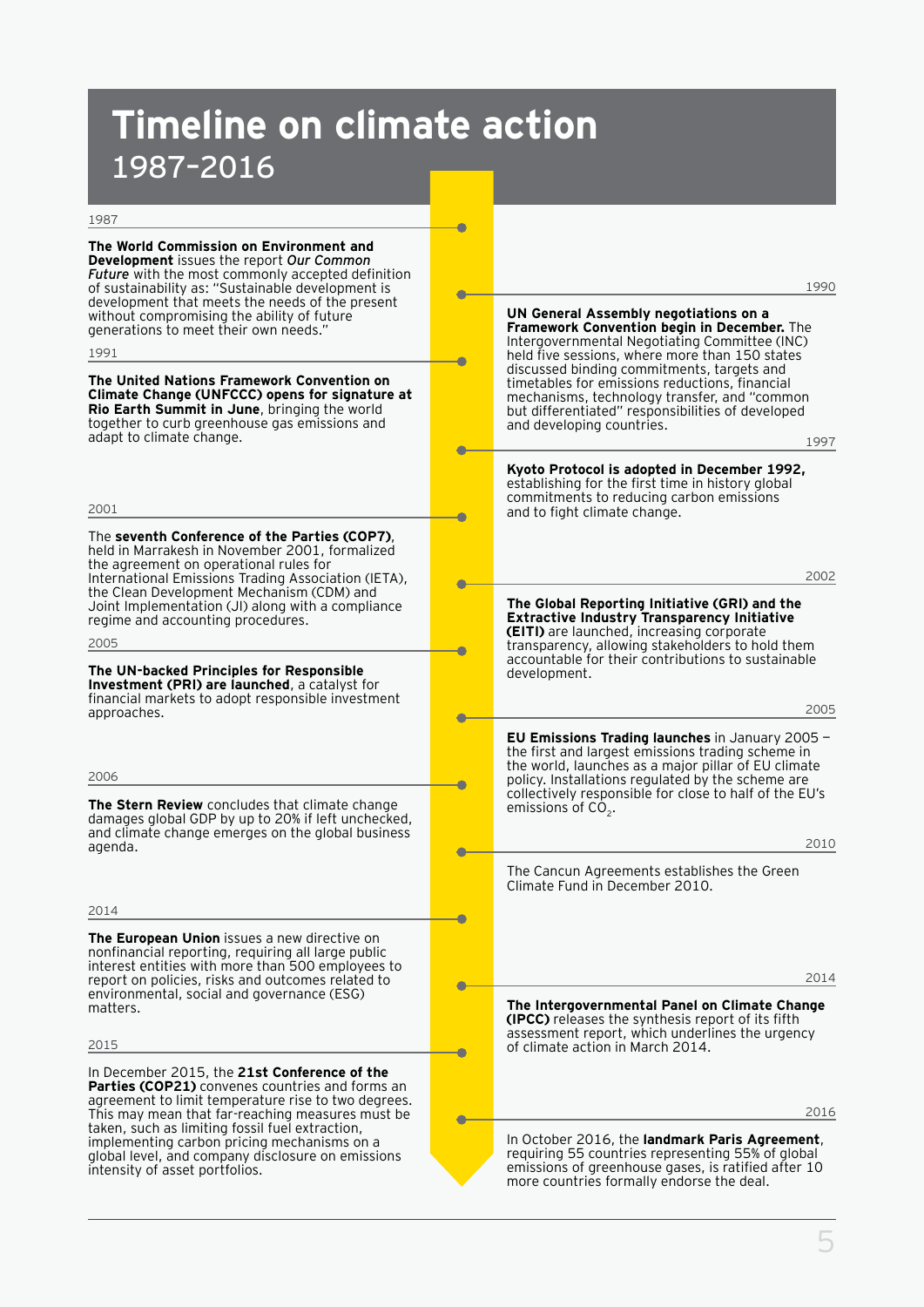The volume of financial debate on climate change increased significantly in 2015. In May, France introduced *Article 173* of a new law on energy transition, requiring institutional investors to disclose how they manage climate risks. In June, a UN report on responsible investing stated that pension funds in the developed world have an obligatory duty to consider sustainability as part of their fiduciary responsibilities.<sup>1</sup> In September, Bank of England Governor Mark Carney explicitly linked climate change to financial stability in a major speech.<sup>2</sup> The year also saw a range of eye-catching commercial research findings focused on stranded assets:

- Standard & Poor's stated that climate risks influenced its downgrade of Volkswagen and could affect 299 other  $ratinas<sup>3</sup>$
- HSBC calculated that fossil fuel equities could fall by 40-60% in a low emissions scenario4
- Barclays predicted that Germany's coal generation assets could be effectively worthless by 20305

In retrospect, it seems clear that Mark Carney's *Tragedy of the Horizon* speech and the landmark Paris Agreement represent a major turning point in the climate debate. Institutional investors can be in no doubt of the potential for climate risks to lead to financial ones.

Financial institutions are also increasingly aware of international efforts to honor the Paris Agreement's third objective: making "finance flows consistent with a pathway towards lower greenhouse gas emissions and climateresilient development." In particular, the Financial Stability Board's Taskforce on Climate-Related Financial Disclosure (TCFD) aims to facilitate this "energy transition" by improving global transparency over climate-related reporting. The TCFD's final report, due in February 2017, will intend to suggest historic and forward-looking quantitative and qualitative disclosures, as well as making recommendations for securities issuers, listed companies and financial institutions.

Furthermore, financial institutions are realizing that the transition to a lower-carbon future, including understanding which assets are likely to become stranded, will also create investment opportunities. The potential upside of the energy transition has received relatively little attention to date, but that is changing fast. One example of this is contained in the *G20 Green Finance Synthesis Report*, which highlights the voluntary options that could enhance the ability of the financial system to mobilize private capital for green investment.<sup>6</sup> The rest of this paper considers what actions different financial institutions can take to mitigate climate risks and maximize the related opportunities.

Diane Larsen, Assurance Partner, Ernst & Young LLP, in our Americas' practice is the EY representative on the Taskforce on Climate-related Financial Disclosures (TCFD). EY is one of the four project managers on the task force providing recommendations across sectors on how companies can identify, manage and evaluate climate change risks and opportunities.

1. "Sustainability is not only important to upholding fiduciary duty, it is obligatory", UNPRI, June 2015

2. Ibid 3. "VW downgrade underlines climate change role on ratings, S&P says" Bloomberg News, 23 October 2015

6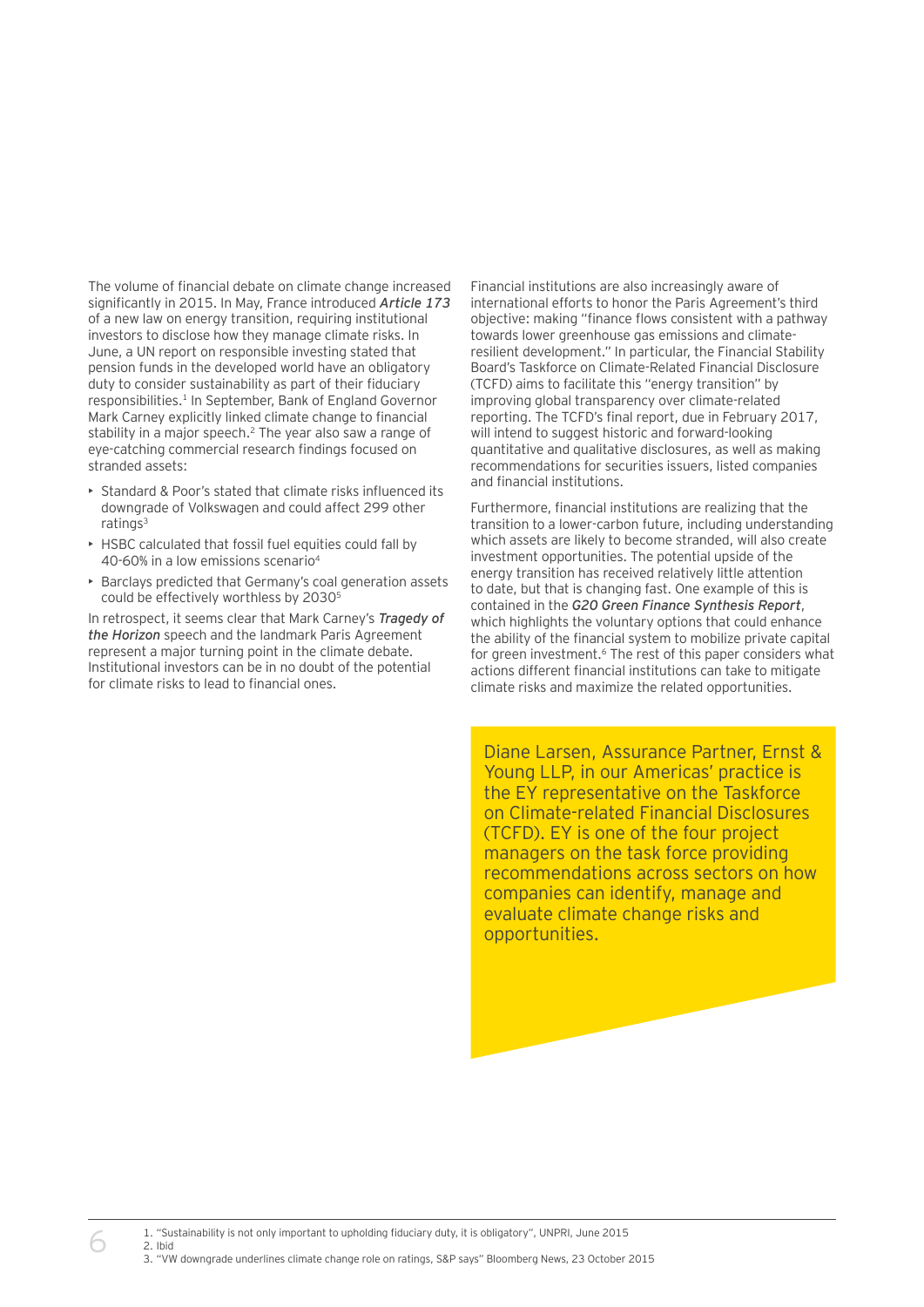

6. "What is the G20 Green Finance Synthesis Report, and why is it important?", Responsible Investor, 7 September 2016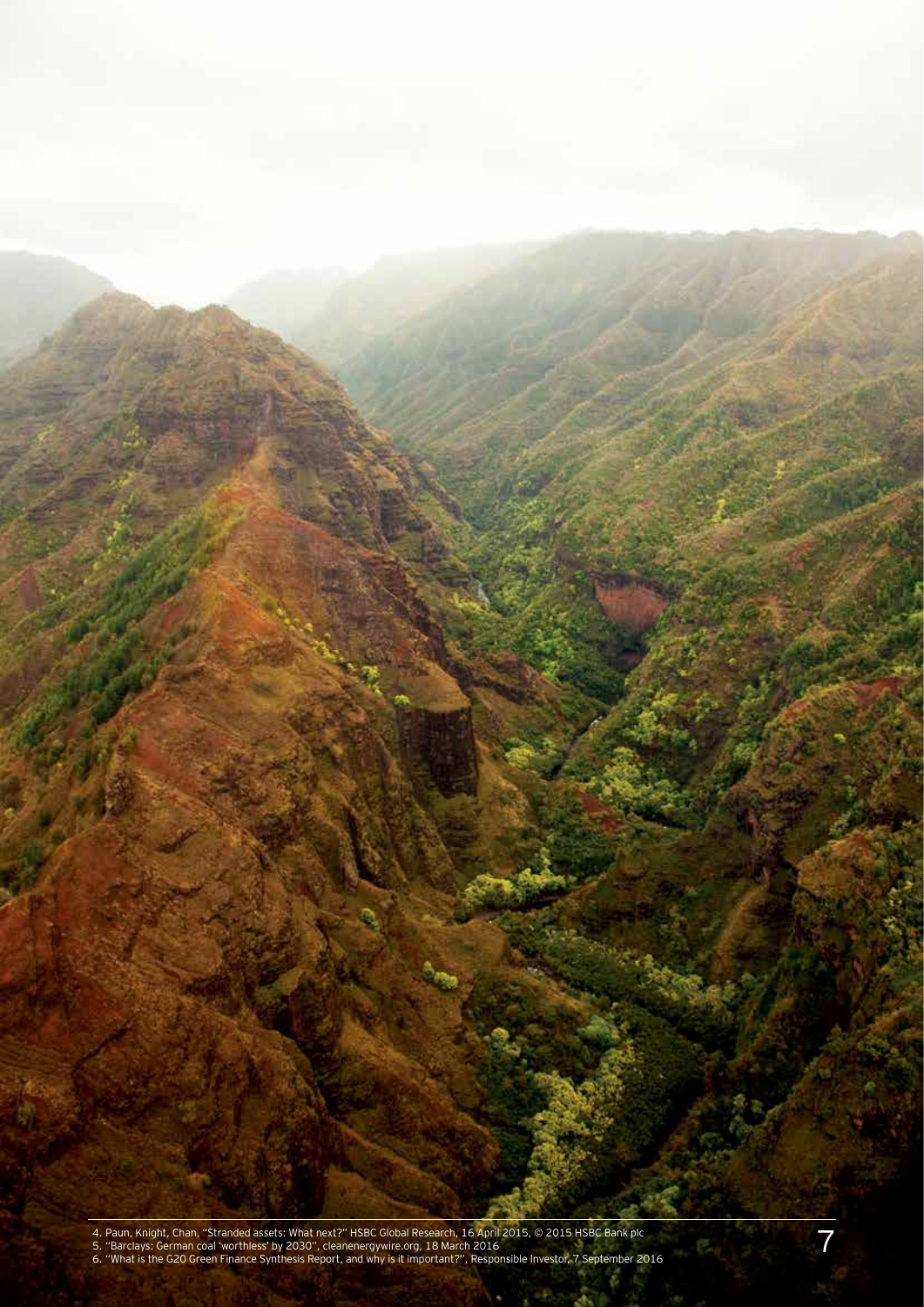# **Climate and the investment value chain**

Investment decisions are already reflecting climate risks. This is illustrated by the US\$20b decline in the market capitalization of Peabody Energy over the past few years, a textbook example of stranding.<sup>1</sup>

However, reducing exposure to coal or any other sectors cannot protect investors from climate risks.

As Julian Poulter of the Asset Owners Disclosure Project (AODP) describes it, "the scale and breadth of these risks mean they simply cannot be avoided or diversified away. They will impact all sectors and asset classes in different ways."

## **Which sectors will climate risks affect, and which assets will they leave stranded?**

**The short answer is that climate risks impact every sector. It is simply not possible to say that any climate change scenario is either "good" or "bad" for a specific industry. Every sector requires energy and has some carbon exposure, including knowledge-based industries such as financial services, pharma or healthcare. Each company's exposure will depend on business models, strategies, locations, assets and liabilities.**

- Coal mining and transportation
- Oil and gas
- Natural resource extraction
- Power generation and utilities

#### **Other sectors that are heavy users of energy or particularly emission intensive are:**

- Chemicals
- Steel
- Industrial manufacturing
- Construction
- Transportation

**And there are sectors that act as "carbon sinks", such as:**

- Agribusiness
- Forestry

**However, it is just as important to stress that individual companies within all of these sectors could also offer investment upsides. Looking forward, other established and emerging sectors that could help to mitigate climate risks might also include:**

- Manufacturers and operators of renewable energy assets
- Energy efficiency technology
- Climate capture and storage
- Batteries and other forms of energy storage



 $-66-$ 

# **US\$20b**

decline in the market capitalization of Peabody energy over the past few years, a textbook example of stranding.1

The scale and breadth of these risks mean they simply cannot be avoided or diversified away. They will impact all sectors and asset classes in different ways.

Julian Poulter, Asset Owners Disclosure Project (AODP)

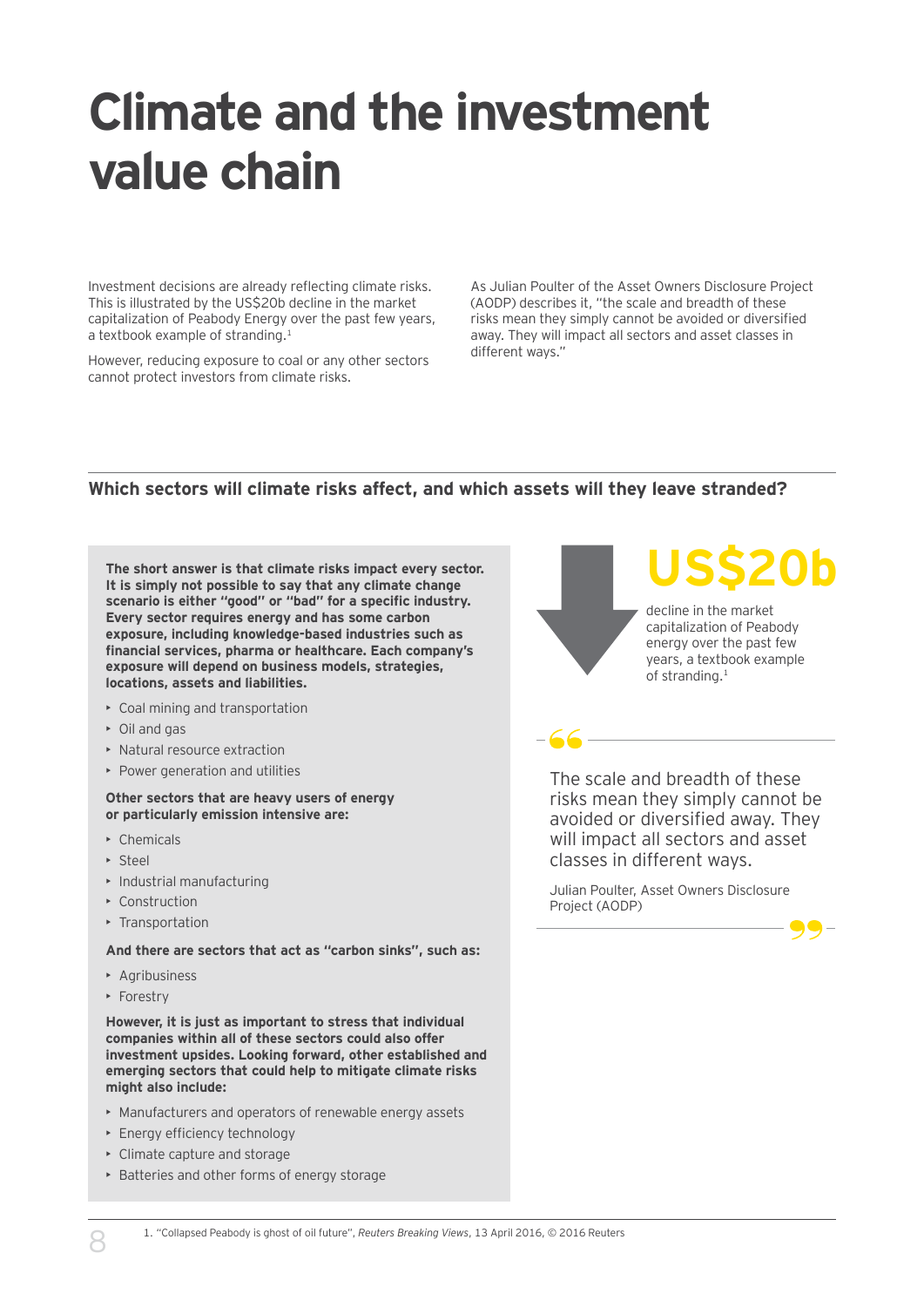Nor are risks clear-cut, as illustrated by the complexity of the "unburnable carbon" debate. Despite estimating that only 700-800b of the world's 1.7t proven barrels of oil will be required under a 2°C scenario, the International Energy Agency (IEA) still believes significant investment in oil exploration and production is required. That reflects a range of factors including oil prices, OPEC policy, geopolitics and the different costs of producing oil from sands, shale, onshore and deep water sources.

Unfortunately, it is difficult for financial institutions to make precise judgements about climate risks — or related investment opportunities. One major problem is the absence of sufficiently detailed, reliable and consistent data. The TCFD is widely viewed as the most encouraging disclosure initiative to date, but it is far from an ideal solution. In the opinion of Ben Caldecott, leader of the University of Oxford's Sustainable Finance Programme, "the TCFD is a step in the right direction, but much greater detail is required for meaningful analysis to be possible. Investors need a scientific approach based on detailed emissions data at individual asset level."

Financial institutions are also working without robust investment models. Macro-level Integrated Assessment Models (IAMs), such as the "social cost of carbon" (SC-CO₂) model used by the US EPA have serious limitations and do not support individual investment decisions.

The problems of data and analysis will not be resolved overnight. Furthermore, financial institutions need to respond to the actions of other players in the investment value chain, not to mention the shifting agenda of stakeholders including governments, regulators, customers, staff and the media (see figure 2). Even so, actors in the investment value chain need to address climate risks sooner rather than later. The sections that follow consider what specific actions different players can take to try and optimize their own responses.



## **Figure 2: The investment value chain**

The efficient movement of capital up and down the value chain depends on every player's ability to provide the others with useful and accurate information and guidance.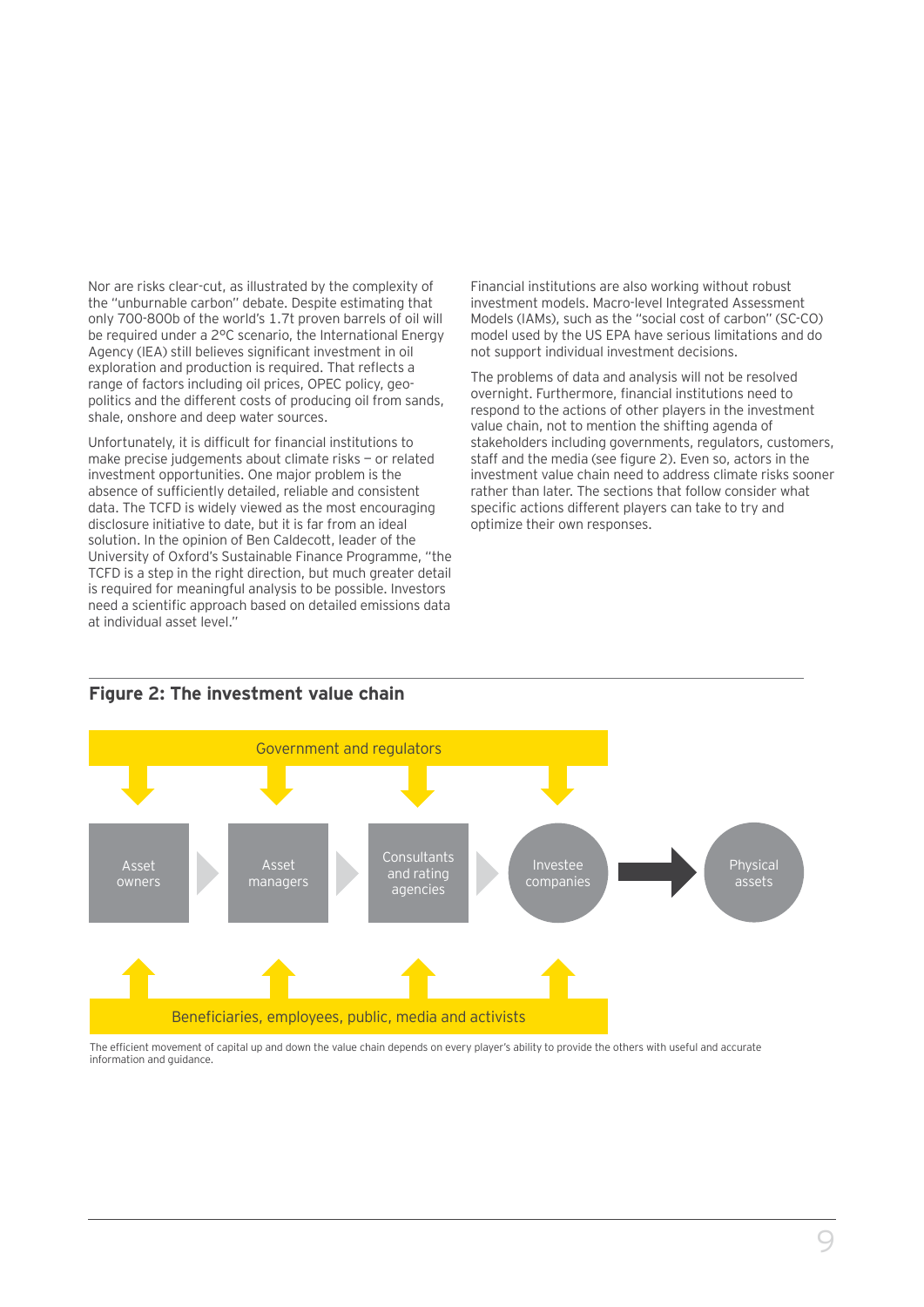There are steps that all asset owners can take to optimize their response to climate-related issues.

1. "Tomorrow's Investment Rules 2.0", EY Climate Change and Sustainability Services, October 2015, © 2015 EYGM Limited 2. "Investor Expectations of Electric Utilities Companies – Looking down the line at carbon asset risk", Institutional Investors' Group on Climate Change, April 2016 © 2016 IIGCC 3. "Green Bond Market Will Grow", Bloomberg News, 26 January 2016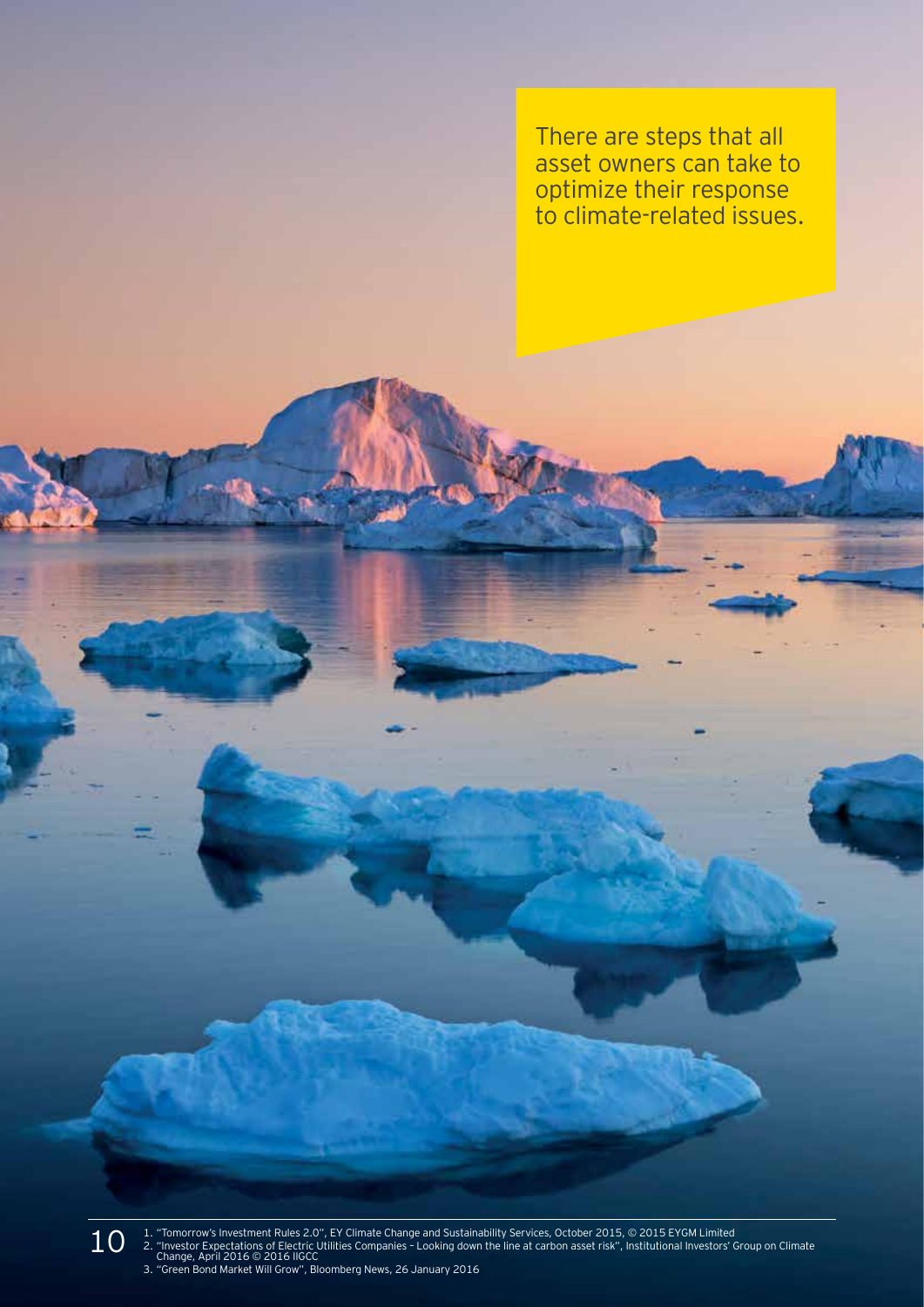# **Challenges and responses: Asset owners**

Insurers, pension funds and other asset owners are increasingly keen to address the financial aspects of climate change. Institutions want to show regulators, their own investors and the public that they can manage climaterelated risks and opportunities — just as they manage other investment variables.

- EY's 2015 survey of institutional investors shows that 36% of respondents divested assets during the previous year in response to ESG factors, with a further 27% planning to monitor this risk more closely in future.<sup>1</sup>
- AODP's 2016 *Global Climate 500 Index* shows that 97 of the world's 500 largest asset owners are taking tangible action on climate risks, compared with 77 in 2015. A further 157 are taking initial steps to address climaterelated factors.
- Major institutions are beginning to publicize investment decisions around climate risks, citing their fiduciary duty to address sustainability. In 2015, the Government Pension Fund of Norway began screening for material coal exposures; the Rockefeller Foundation plans to withdraw from fossil fuels; and Aviva, AXA and Aegon are all looking to reduce their carbon exposure.
- Major asset owners are working collectively to demand better climate-related disclosure from investee companies. For example, a recent report by the European Institutional Investors Group on Climate Change called for investee companies to provide greater clarity over energy consumption, "transition pathways" and the internal use of carbon pricing.<sup>2</sup>
- Institutional investors are increasingly willing to provide direct finance for renewable assets, or to invest in green bonds and other debt instruments backed by renewable energy revenues. Recent research by HSBC predicts that the global total of outstanding green bonds could be as high as US\$158b by the end of 2016.<sup>3</sup>

Even so, many asset owners are only beginning to respond to stranding and other risks. Many lack the in-house expertise to develop an informed view about climate change scenarios. As one UK pension fund trustee put it "we just don't have the ability to critically evaluate the decisions of asset managers in this area." More broadly, asset owners find it hard to incorporate climate risks into investment strategies while meeting their solvency and performance benchmarks. EY's survey shows that only 24% of institutions frequently factor ESG considerations into their investment decisions.4

Fortunately, there are steps that all asset owners can take to optimize their response to climate-related issues. "Insurers, pension funds and other institutions can ask themselves some key questions to assess their readiness," says Christina Larkin, Manager, Climate Change and Sustainability Services practice, Ernst & Young LLP.

**Are we prioritizing climate-related issues?** Clear leadership from the top of the organization is essential. Asset owners need to show that they intend to take advantage of their unique influence to shape the financial debate over climate change.

**Have we set up a climate change governance framework?** Developing investment beliefs or policies that reflect the house view on ESG issues, such as climate change, is vital to developing a coherent strategic response.

**Are we translating investment beliefs into decisions about asset allocation or investment strategy?** This could mean factoring climate-related risks and opportunities into sector views, even if the impact is rarely clear-cut. Asset owners might also review their balance between passive assets and those actively managed with an eye to climate-related risks and opportunities.

**Are we engaging with prospective and current asset managers?** Asset owners need to scrutinize managers' climate-related beliefs and procedures, their research and investment strategies, their skills, capabilities and access to data, their top-down views of asset allocation, and their approach to bottom-up stock picking. Asset owners may also find investment consultants and other advisors to be a useful source of guidance as they consider the risks and opportunities of a range of asset classes and investment vehicles (see next page).

**Are we engaging directly with investee companies?** Asset owners have a fiduciary duty to consider ESG issues when evaluating long-term value drivers. Financial institutions can take direct action to ensure that companies are addressing climate risks adequately. This can take place in private or, if required, by publicly challenging companies on their attitudes to climate change. Investor pressure for more detailed climate-related disclosure was a notable feature of two oil majors' AGMs in May 2016,<sup>5</sup> and EY's survey shows that 64% of investors believe corporations are currently making ESG disclosures that are inadequate.<sup>6</sup>

<sup>4.</sup> "Tomorrow's Investment Rules 2.0", EY Climate Change and Sustainability Services, October 2015, © 2015 EYGM Limited

<sup>5.</sup> "Exxon, Chevron shareholders narrowly reject climate change stress tests", Wall Street Journal, 25 May 2016 6. "Tomorrow's Investment Rules 2.0", EY Climate Change and Sustainability Services, October 2015, © 2015 EYGM Limited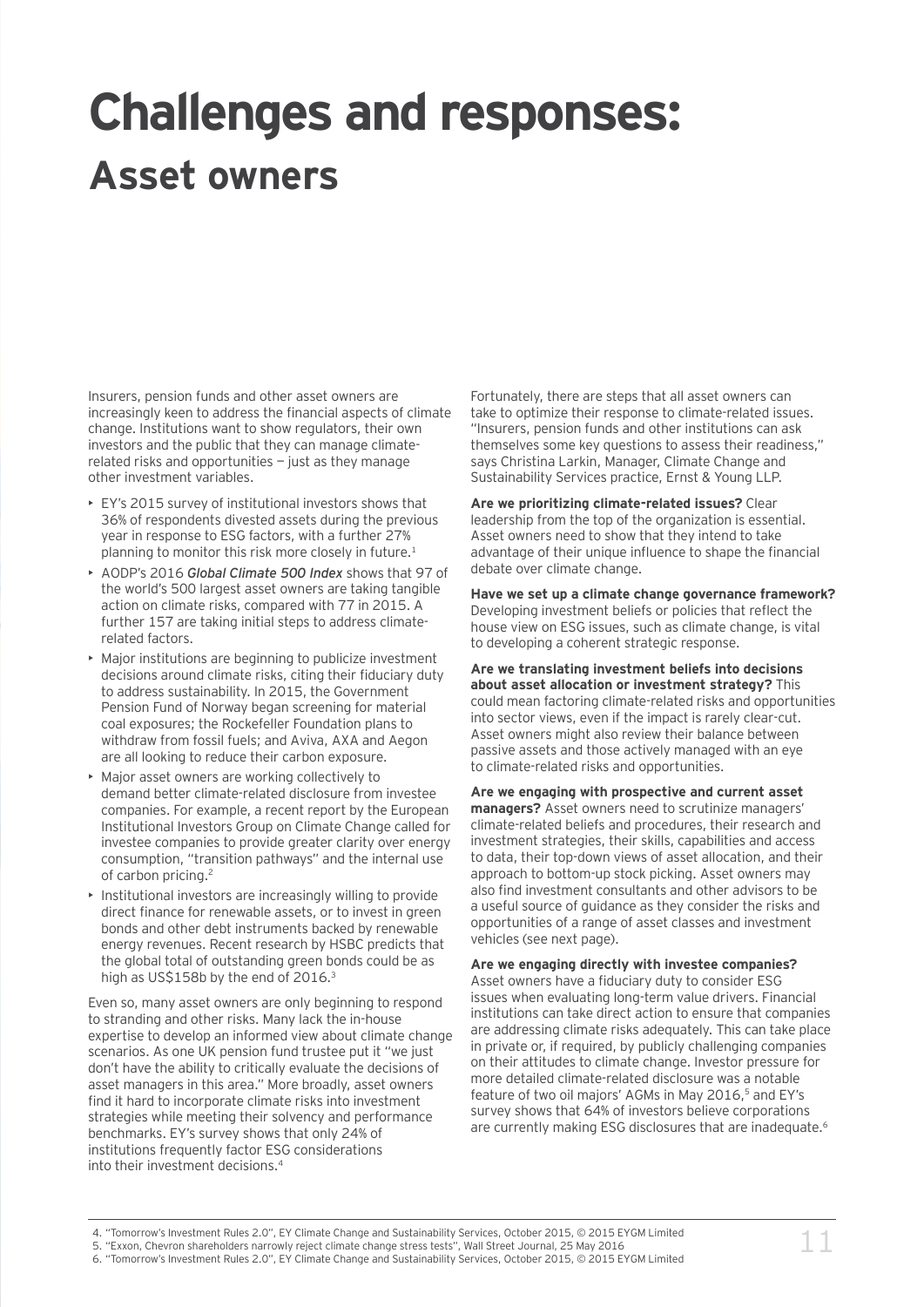

## **Asset classes and investment vehicles**

A wide range of asset classes can expose financial institutions to climate-related risks and returns. Looking forward, credit markets may offer the greatest potential for growth. Investor demand for yield is strong, and renewable energy and energy efficient assets have the potential to generate stable cash flows to fund the costs of debt.

- Secured debt Senior, secured debt offers low risks and returns. Despite current low yields, secured debt is ideally suited to financing renewable energy or other growing industries. However, low sovereign credit ratings make it hard for asset owners to find attractive opportunities in emerging markets.
- Subordinated bonds Green bonds are an increasingly popular vehicle for fixed income investors seeking an environmental return as well as a financial one. Green bond markets have grown significantly in recent years, with a record US\$41.8b issued in 2015. The scope for growth is enormous, given the potential for green bonds to finance the infrastructure, such as low carbon transport, required to achieve an effective energy transition.
- Project finance Asset owners are increasingly willing to provide initial project finance for the development or construction of real assets in areas, such as solar power generation or windfarms.
- Listed equities Common equity exposes investors to comparatively high risks and returns. The losses some investors have made on the equity of listed coal producers illustrate the potential downside, but equity can also offer significant capital or yield upside when issued by high growth companies.
- Property and real estate On one hand, existing real estate assets can be highly vulnerable to the physical effects of climate change. On the other, one third of global greenhouse gas emissions are a result of energy use in construction, presenting large opportunities for climate change mitigation.
- Asset-backed securities (ABS) Securitization offers growing scope for large asset owners to invest in small-scale assets, such as rooftop solar or wind. Residential solar ABS has been issued in markets including the US and China.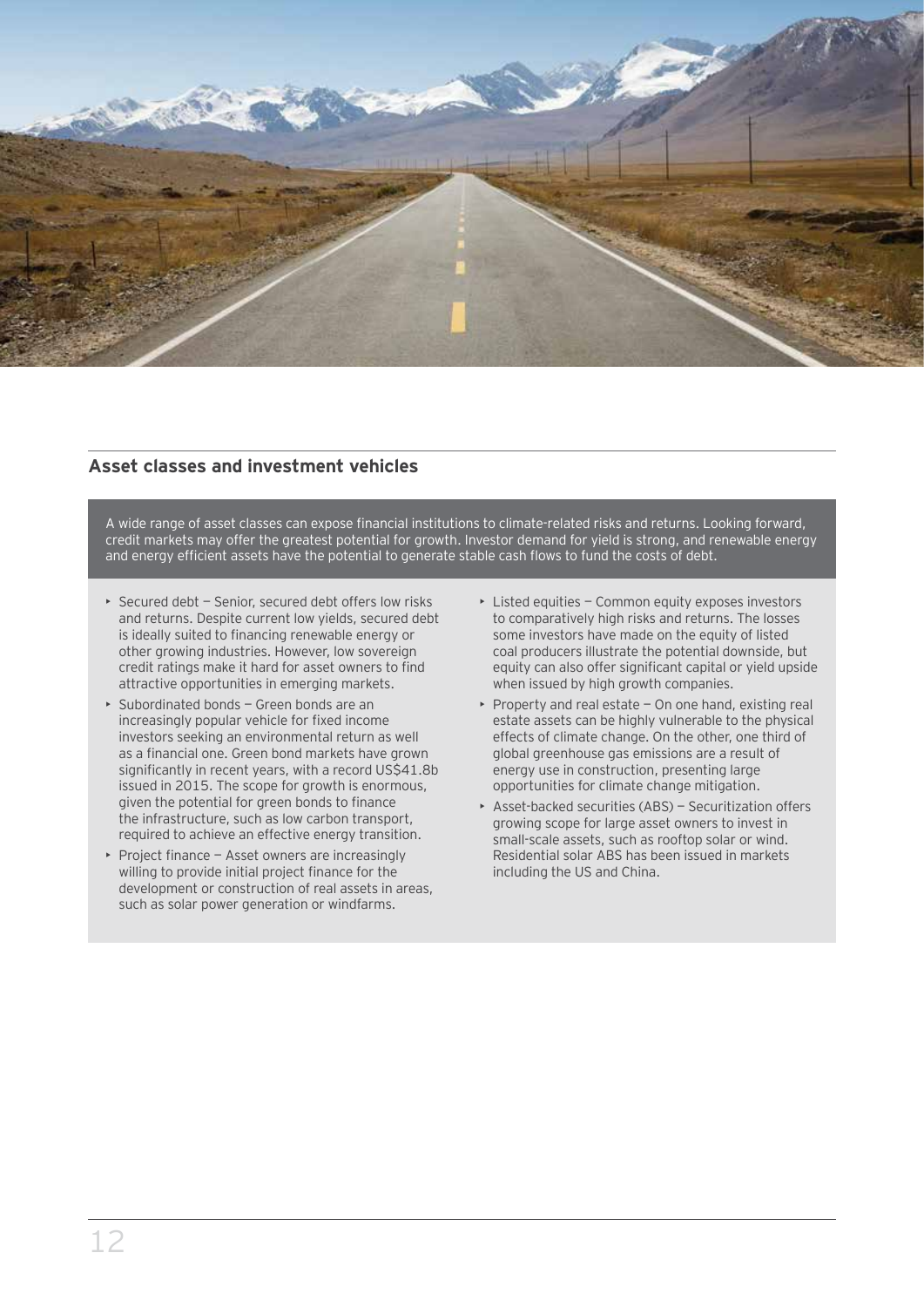# **Asset managers**

The financial implications of climate change represent a major challenge for asset managers. Asset owners and, increasingly, regulators expect them to demonstrate specific policies and processes to identify and mitigate stranding risks.

However, many are struggling to provide anything more than general reassurances about existing risk management procedures. This is especially true for managers investing in emerging markets. The problems of reliable data and analysis also strike at the heart of asset managers' business models. Many are frustrated by the difficulty of obtaining climate-related information from investee companies. Portfolio managers specializing in oil and gas, energy, mining or utilities often struggle to reconcile third party academic and economic research with the plans and projections they receive from investee companies.

The good news is that there is a major opportunity on the other side of these challenges. Asset managers that can limit climate-related losses and seize on investment upsides have a chance to claim a valuable advantage in an extremely competitive industry. The prospect of increasing scrutiny from consultants and other observers will only enhance the benefits for early adopters and champions in this space.

There is no such thing as a perfect climate strategy for asset managers, but there are a number of positive steps that asset managers can explore, if they have not done so already:

#### **1. Adapt governance and culture to overall business strategy.** Change existing governance and risk

management frameworks to take account of climate-related risks and opportunities. The United Nations Environment Programme's Financial Institutions framework is one example of best practice that firms can adopt. Developing a statement of investment principles or beliefs on climate change will help to prevent contradictory decisions and avoid any appearance of inconsistency — something asset owners are increasingly sensitive about.

**2. Communicate with asset owners.** Asset managers need to understand investors' qualitative and quantitative views and factor them into investment decisions. Firms also need to ensure that they are being as open as possible with asset owners about their own governance arrangements, risk management controls and investment processes, and taking a flexible approach to environmental investments as suggested in a recent report by Barclays.<sup>1</sup>

**3. Explore "tilting" investment strategies.** It is not feasible to incorporate climate-related factors into entirely passive strategies, but there are several possible quasipassive approaches to follow. Mutual or exchange traded funds can be set up to track low-carbon or ESG versions of major indices, such as S&P Dow Jones' series of Carbon Efficient indices. Asset managers can tailor broad-based or multi-asset funds for major investors. Firms can also set up retail impact funds incorporating environmental factors, as BlackRock has done.

**4. Establish active management and stewardship.** As yet, there are no proven quantitative mechanisms for factoring climate-related factors into asset valuations. Active portfolio managers may be used to judging intangible factors, but many will find semi-quantitative screening a useful starting point for traditional stock-picking. Active asset managers also have a unique role to play as stewards of investee companies. This includes questioning them rigorously, voting on climate-related resolutions, emphasizing the value that investors place on climaterelated disclosure, and stressing the potential valuation upside from engaging with the issue.

**5. Engage and collaborate with the industry.** Engage with policymakers and regulators to ensure that incoming disclosure schemes meet the requirements of investment analysis. Talk to investment banks to understand current and potential vehicles for investment in renewable energy, carbon capture and other emerging technologies in both developed and emerging markets. Use industry bodies and other groupings to compare notes with peers and speak with one voice on climate-related issues. Consider the creation of a shared industry database of asset-level carbon risk data.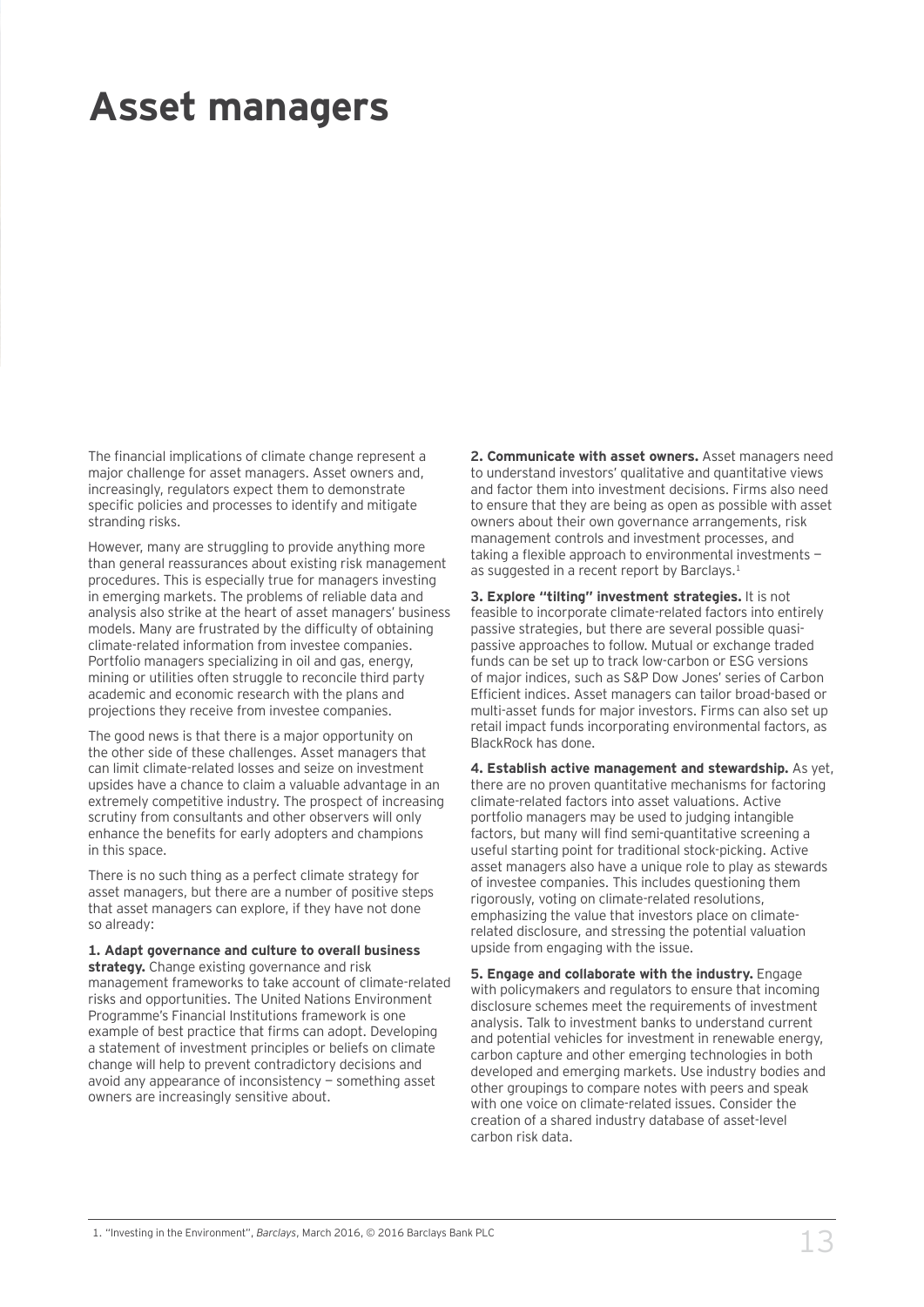# **Consultants, advisors and ratings agencies**

Investment consultants, ratings agencies and other advisors have a valuable opportunity to help asset owners navigate their way through the uncharted waters of climate-related investment.

Investment consultants in particular can help to bridge the gaps that can develop between investors and asset managers. It is not unusual for climate-related factors to be overlooked, with asset owners assuming that asset managers are taking charge, while asset managers feel unable to take decisions without specific instructions.

Investment consultants can help to ensure that asset owners make their priorities clear through investment agreements or via statements of investment principles as institutions such as the UK Environment Agency Pension Fund have done. In doing so, they may need to convince investors that they can tackle climate-related issues without negatively impacting investment performance. Consultants can also help investors to balance their portfolios — perhaps by offsetting a large slice of passive assets with smaller active mandates. Mid-tier institutions, such as local authority pension funds are likely to be especially grateful for guidance.

As already mentioned, credit ratings agencies are beginning to incorporate climate risks into their ratings methodologies. In time, there may be scope for an incumbent or a new entrant to provide a ratings service dedicated to ESG metrics including carbon emissions. In the words of Herve Guez of Mirova, "an ESG equivalent of Moody's, Fitch or S&P will take time to emerge, but would create a huge amount of value across the investment universe."

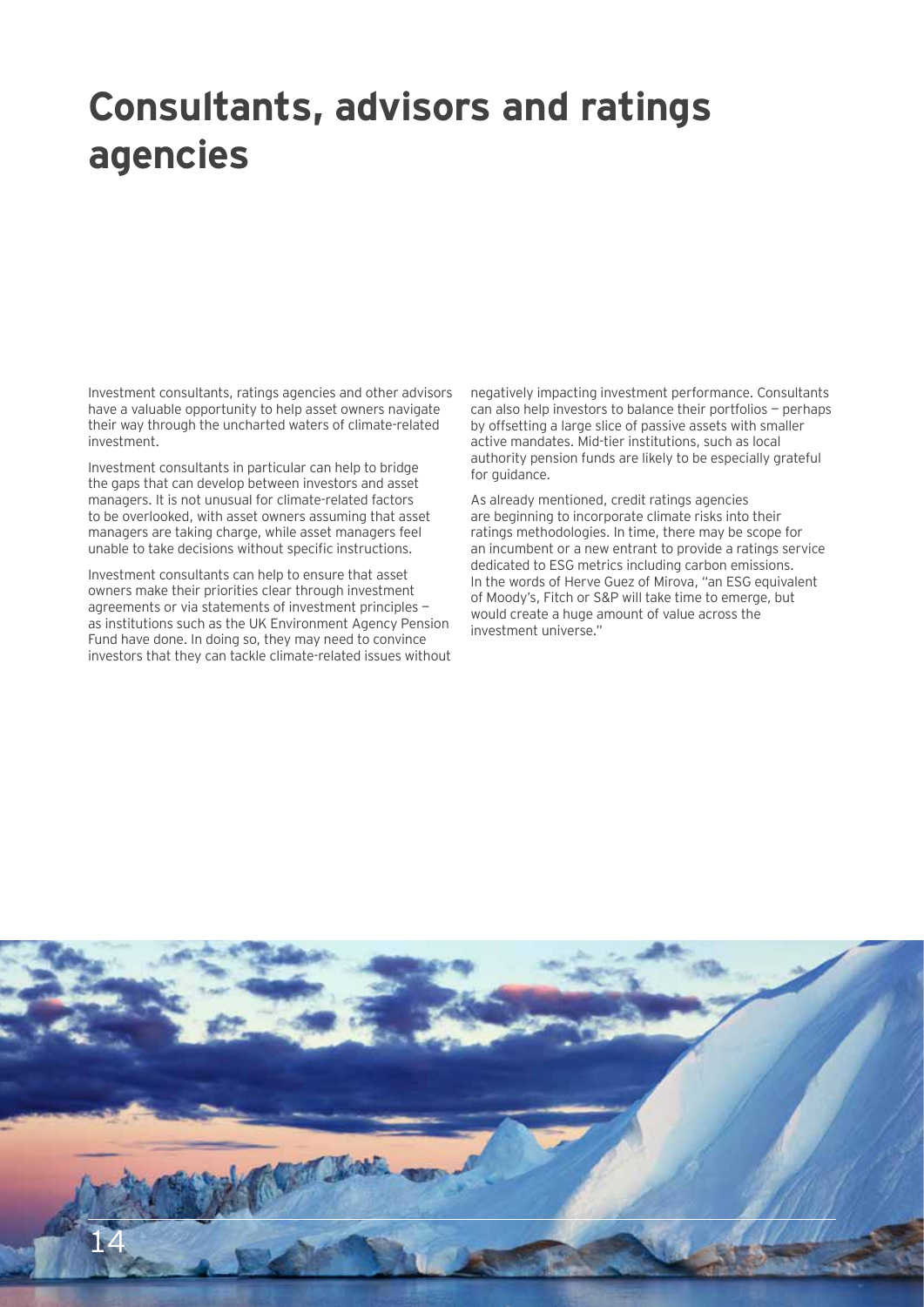# **Banks**

Banks, investment banks and broker-dealers play a wide variety of roles within the investment value chain, both as providers of finance and as facilitators of investment.

Regulators, shareholders and activists, aware of this pivotal role, are encouraging the banking industry to address climate-related risks and opportunities. Given their complex business models, it is particularly important for banks to develop a consistent view on climate-related issues that can serve as the basis for strategic and operational decisions across a range of business units. As for asset owners and asset managers, banks also need to incorporate climate risks into their overall governance and risk management frameworks.

The banking industry can respond to climate-related issues in two ways. The first is through their own balance sheets. Many banks are taking steps to monitor their balance sheet exposure to stranding risks, often adapting frameworks supplied by specialists, such as Carbon Tracker. For example, several Australian banks have publicly documented their adoption of a top-down approach that combines internal sector exposure data with external emissions data to estimate the carbon intensity of their lending books. Even if this can only offer an approximate measure of risk, it still provides a starting point for future assessments of balance sheet exposure.

Banks can also take climate-related factors into account when making forward-looking lending decisions. This is particularly true given the long-term nature of many lending commitments and the consequent risk of exposure to unpredictable policy shifts. Like other financial institutions, banks are limited in their ability to make quantitative judgements about climate-related data. However, that does not prevent them from developing a lending strategy that combines their views on the energy transition with other strategic considerations, such as growth targets or geographic priorities. Banks can also contribute to collective organizations, such as the 2° Investing Initiative, exploring new tools for assessing climate-related investments. At a micro level, banks also need to ensure that they are taking note of specific risks to assets or borrowers from local changes, such as energy efficiency regulations.

Banks' advisory activities as facilitators of investment represent the second way they can respond to climaterelated issues. Sell-side research is one aspect of this, and has a key role to play in shaping the debate on environmental economics. Sell-side analysts hold companies to account by questioning and critiquing companies' performance and plans. Investment banks' research teams are also the most likely source of credible valuation techniques for investors, asset managers and others to use. "I would love to see the sell-side suggest new valuation approaches that go beyond current models — for example, by setting out a way to value oil and gas majors during the energy transition," says Mark Campanale of Carbon Tracker Initiative.

Finally, the advisory businesses of corporate and investment banks can help shape the finance industry's response to climate change. "Banks have a huge role in helping their clients to evolve," explains a director from a major UK bank. "It is banks that can do more than any other institution to help large corporates adapt and move in new directions." The banking industry has been instrumental in the development of green bond markets, and can help develop new investment routes for a changing world. For example, financial vehicles that would allow institutions from developed markets to invest in emerging market assets at investment grades could unlock a powerful new wave in clean energy investment.

In short, there is a huge opportunity for the banking sector to use its central role in modern financial systems to help other financial institutions create value as they transition to a low carbon economy.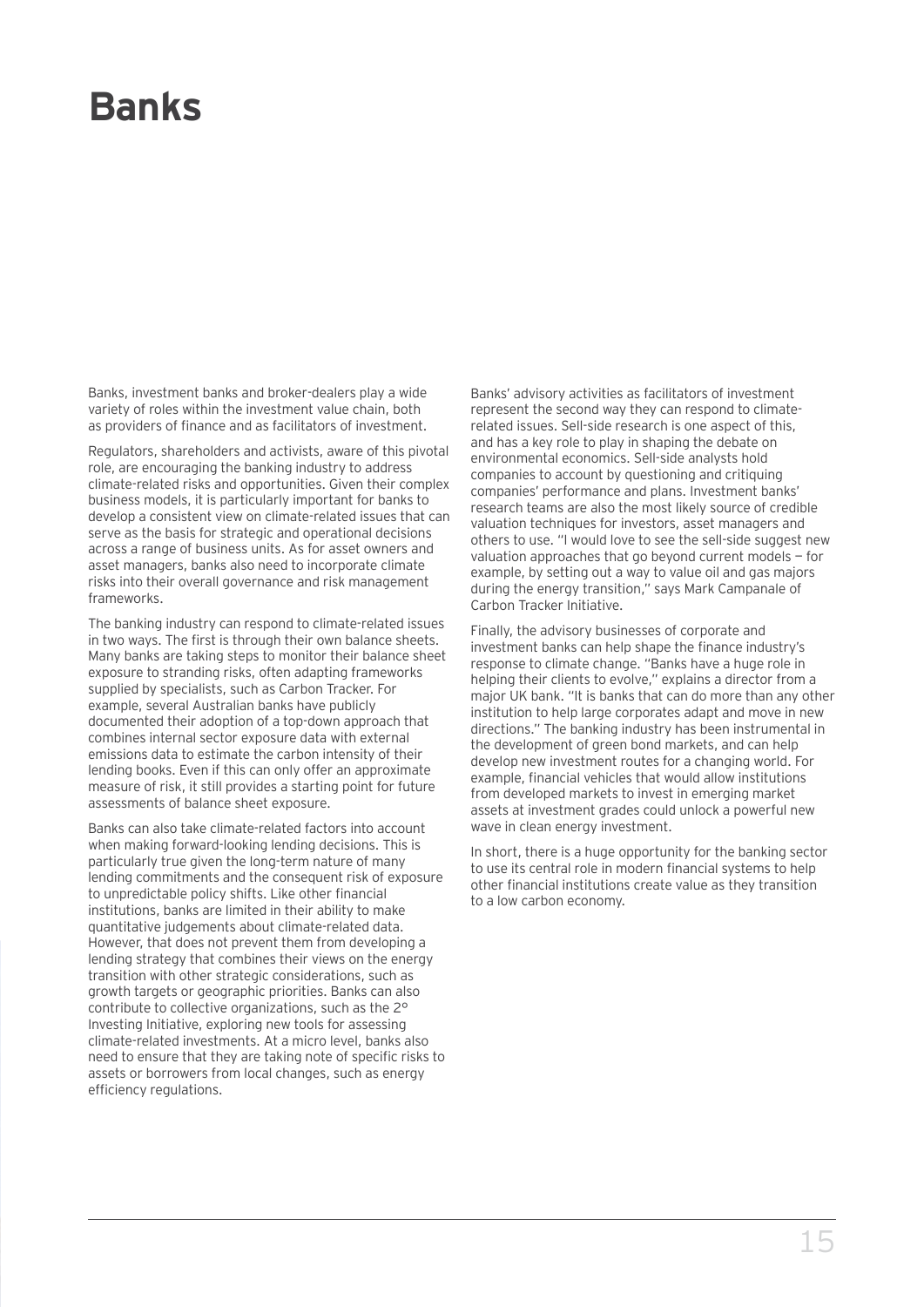# **Conclusion**

The growing public debate over climate risks, particularly stranded assets, means that financial institutions are increasingly aware of the potentially vast scale of climate risks. Even though divesting these risks entirely is impossible, many have already taken tangible investment decisions in response.

Institutions such as insurers and pension funds are also waking up to the opportunities arising from the transition to a low carbon economy, and are working to improve the data and expertise they can call on. Nonetheless, few financial institutions would claim that they have mastered climaterelated issues, nor that they fully understand the systemic risks they pose to the stability of the financial system. Players throughout the investment value chain are struggling to get to grips with this uniquely complex issue one made even more challenging by the unpredictability of future political and regulatory responses, and a lack of reliable data.

There is much that financial institutions can do to address climate-related risks and opportunities. Collective action can be a powerful tool when facing such an intimidating issue. The Portfolio Decarbonization Coalition — launched by the United Nations Environment Programme (UNEP) and the Carbon Disclosure Project, and supported by a range of large insurers, endowments, pension funds and asset managers — is one such example.

Above all, individual actors in the investment value chain have a fiduciary duty to optimize their responses to climate change — as they do for all risks and opportunities. Institutions need to incorporate the management of climate-related issues into their day-to-day activities.

Depending on their role within the investment value chain, firms can take a number of tangible steps including:

- Developing a considered view of climate change and a set of related policies or goals
- Strengthening governance and risk management in line with best practice frameworks
- Adapting their business models to the changing demands of investors
- Engaging with nonfinancial companies and other institutions in the investment value chain

Financial institutions around the world have a unique opportunity to shape the global transition to a low carbon economy. This will help their clients to optimize climaterelated risks and opportunities. It will play an invaluable role in reshaping the global economy. It will reduce the risks of a systemic financial crisis. And it will help individual firms to emerge as winners from the rapidly changing economic order.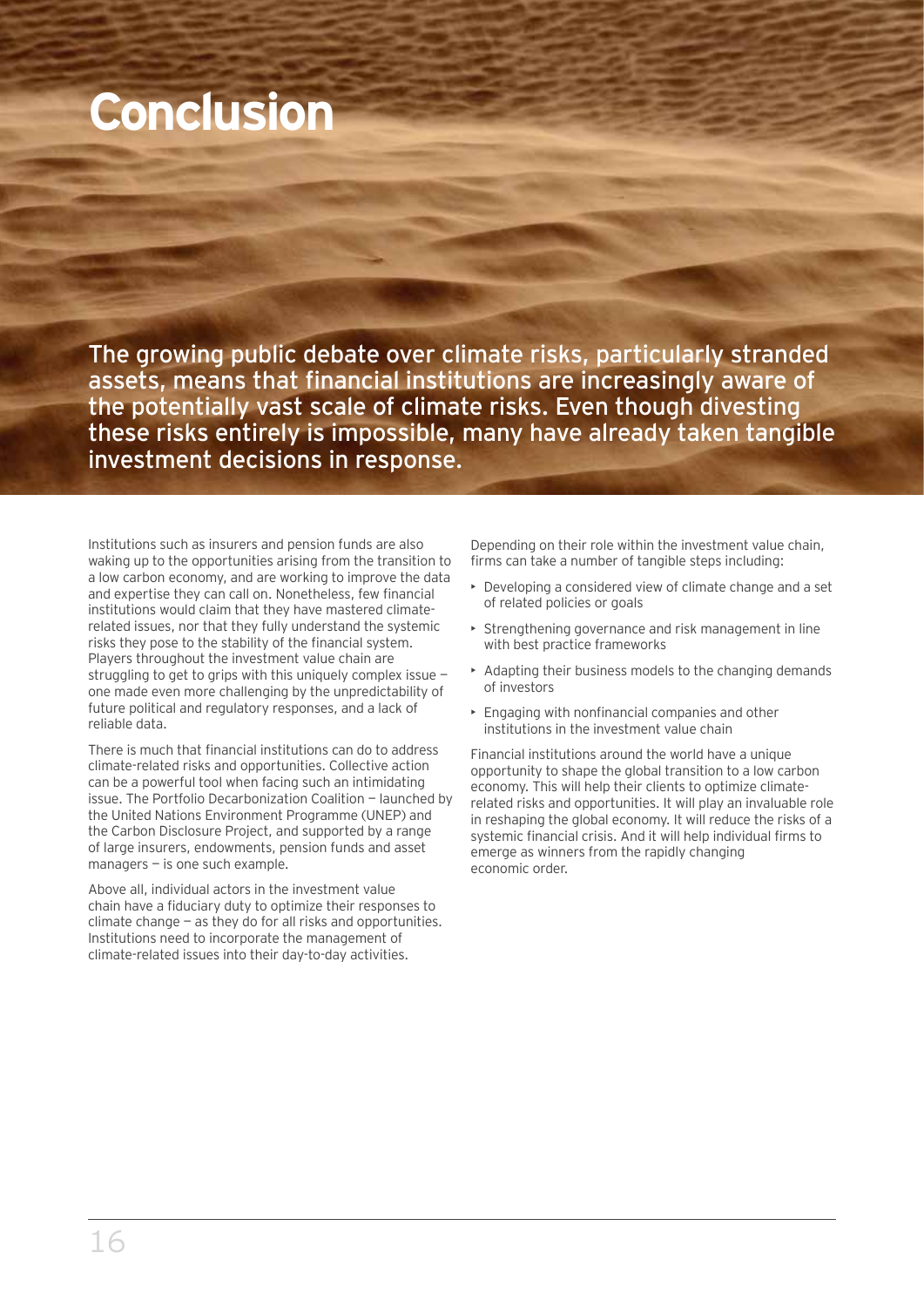

### **EY's experience and knowledge**

EY Financial Services and EY Climate Change and Sustainability Services practices operate globally and draw together financial services and sustainability knowledge to provide effective services for our clients. We have wide experience of advising asset owners, asset managers, banks, corporates, governments and regulators on climaterelated matters. Some examples of our experience include:

- Reviewing the potential physical risks of climate change associated with real asset investments on behalf of major asset owners
- Helping to shape authoritative risk management guidelines such as the UNEP's Financial Institutions framework
- Auditing climate related and other ESG disclosure on behalf of clients
- Advising institutional investors on developing a consistent view on climate-related issues, along with a supporting strategy designed to tackle related risks and opportunities
- Supporting nonfinancial corporations in raising finance via Green Bonds and other investment vehicles

For further information or to start a conversation, please get in touch with one of our EY contacts below.

### **Further information:**

If you would like to discuss this report, please contact:

#### **Alex Birkin**

Partner, EMEIA Financial Services Wealth & Asset Management Lead, Ernst & Young LLP abirkin@uk.ey.com

### **Shipra Gupta**

Senior Manager, EMEIA Financial Services Corporate Sustainability Ernst & Young LLP sgupta@uk.ey.com

To find out more about our sustainability services, visit **ey.com/fssustainability.**

#### **Mark Fisher**

Executive Director, Climate Change and Sustainability Services Ernst & Young LLP mfisher@uk.ey.com

#### **Christina Larkin**

Senior Manager, Climate Change and Sustainability Services Ernst & Young LLP clarkin1@uk.ey.com